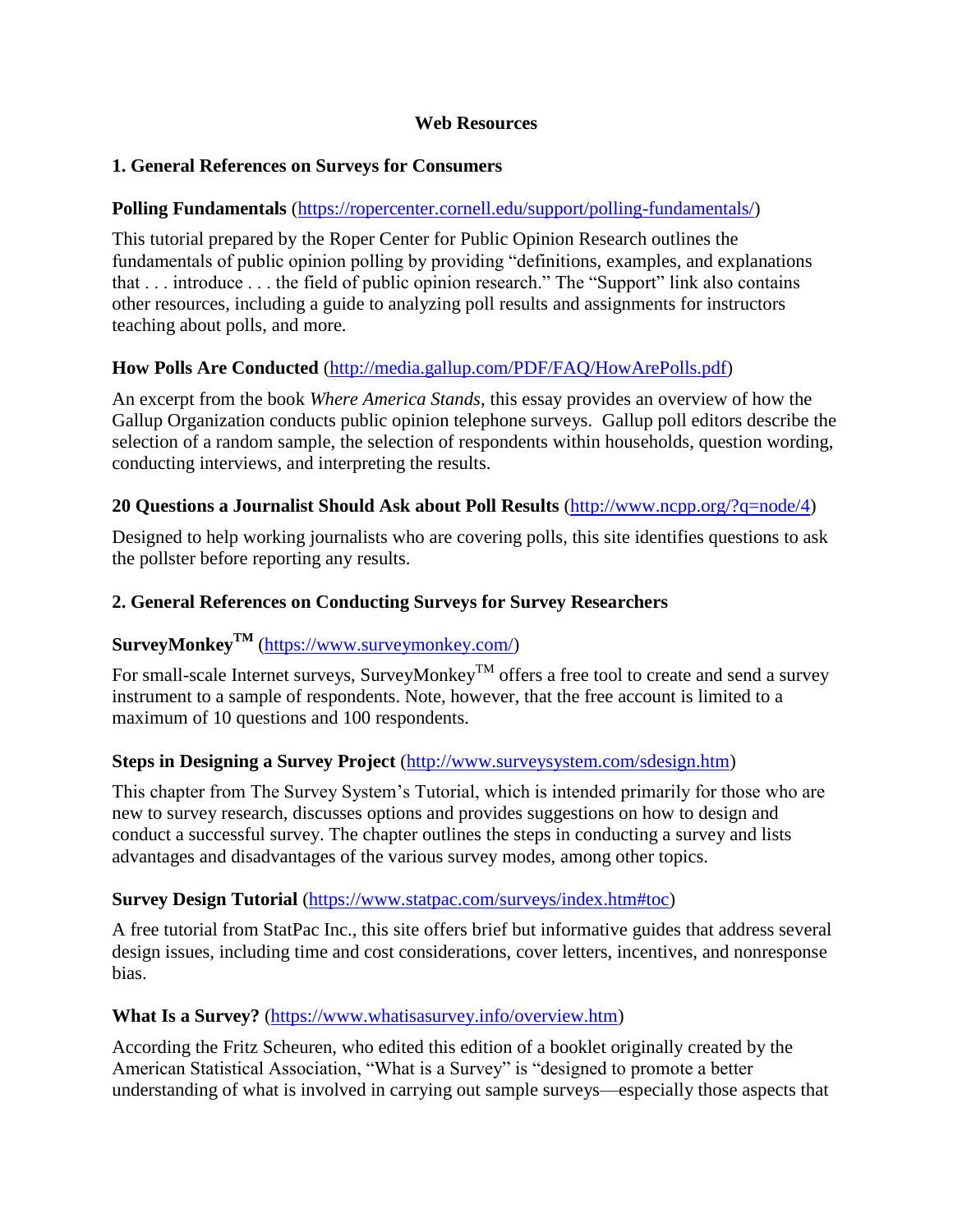have to be taken into account in evaluating the results of surveys." There are chapters on how to plan a survey, how to collect survey data, judging the quality of a survey, and what are focus groups, among other topics.

## **Best Practices for Survey and Public Opinion Research** [\(https://www.aapor.org/Standards-](https://www.aapor.org/Standards-Ethics/Best-Practices.aspx)[Ethics/Best-Practices.aspx\)](https://www.aapor.org/Standards-Ethics/Best-Practices.aspx)

This page from the American Association for Public Opinion Research (AAPOR) offers a detailed list of standards or criteria for conducting high quality surveys. This is a good check list for anyone doing survey research.

## **Conducting Research Surveys via E-mail and the Web**

[\(http://www.rand.org/pubs/monograph\\_reports/MR1480.html\)](http://www.rand.org/pubs/monograph_reports/MR1480.html)

This report from the Rand Corporation, available in PDF files, addresses three main questions about Internet surveys: When should they be considered? What type of Internet survey is appropriate for a particular study? How should Internet surveys be designed and implemented?

# **3. Surveys and Opinion Polls as Question Sources**

## **PollingReport.com** [\(http://www.pollingreport.com/\)](http://www.pollingreport.com/)

This site is an excellent, nonpartisan resource on trends in American public opinion. Users can click on a wide range of subject areas to find the exact questions and polling results from national surveys.

# **Roper Center Polling Data** [\(https://ropercenter.cornell.edu/topics-glance/\)](https://ropercenter.cornell.edu/topics-glance/)

This page from the Roper Center contains a list of topics linked to a sampling of questions that are stored in the Center's archive. The archive contains survey questions and results from academic, commercial, and media survey organizations such as the GSS, Pew Research Center, Yankelovich Research Partners, and *Wall Street Journal*.

# **General Social Survey** [\(http://gss.norc.org/\)](http://gss.norc.org/)

The home site of the GSS contains information about the project and links to the GSS Codebook and data. The Codebook is a rich source of questions on background variables, attitudes, opinions, and various social indicators.

# **4. On Political Opinion Polling**

# **Huffpost Pollster** [\(http://elections.huffingtonpost.com/pollster\)](http://elections.huffingtonpost.com/pollster)

Focusing on political polling and run by a professional pollster, this blog "tracks thousands of public polls to give you the latest data on elections, political opinions and more." Click on "Read our FAQ" to learn about the criteria for including poll results and to obtain answers to several questions that people have about polls.

## **5. Calculating Response Rates**